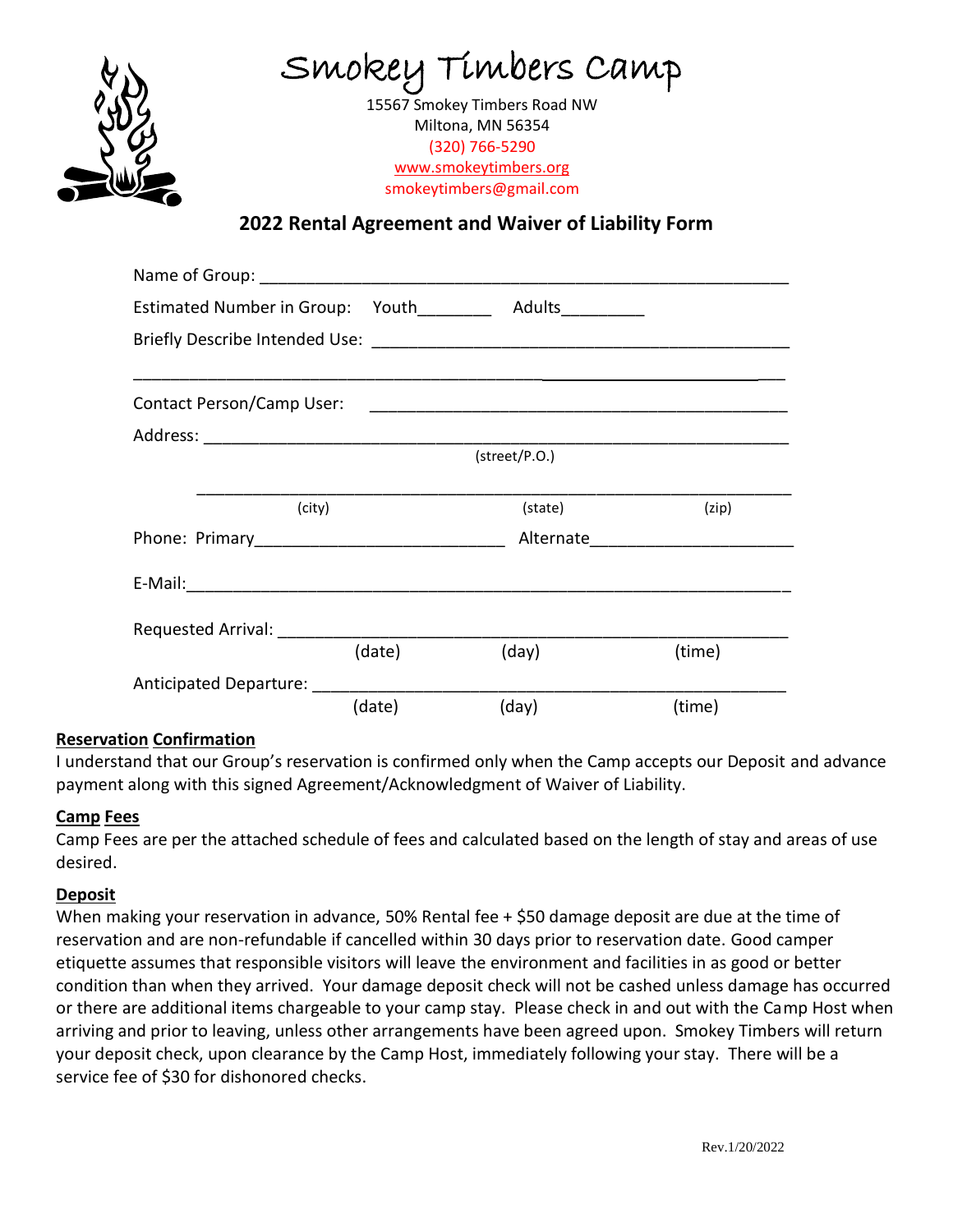#### **Advance Reservations**

Advance Reservations from Family/Organization Groups are not accepted until April 1 or later each year. The intent is to give Youth Groups scheduling priority. Family/Organization Groups, however, can express their Camp date preferences at any time and they will be honored, in the order received, on April 1 of each year.

#### **Waiver of Liability**

As the Authorized Group Representative, I understand that outdoor camping and recreational activities are not without some risks of illness, injury, or accidents. In consideration of my Group's right to participate in activities at Smokey Timbers Camp, I agree to release, waive, discharge, not to sue and to indemnify and hold harmless for any and all purposes Smokey Timbers Foundation; their Council and Board, employees, agents, and volunteers, from any and all liabilities, claims, or injuries, including death, that may be sustained while our Group is camping, recreating or participating in any activities on Smokey Timbers Camp premises. This includes injuries and liability for negligence and any other claim judgment, loss, liability, cost and expenses (including attorney's fees and costs), arising out of or in connection with the use of Smokey Timbers Camp.

I hereby warrant that I have read this Waiver of Liability statement, fully understand its entire content, and acknowledge my group's voluntary and knowing assumption of the risk of injury, accidents, or illness.

I also agree that I have read and that we will follow the **Camp Requirements** and understand that failure to follow these requirements will mean loss of deposit and/or being asked to leave the premises. I have signed this document voluntarily and of my own free will.

\_\_\_\_\_\_\_\_\_\_\_\_\_\_\_\_\_\_\_\_\_\_\_\_\_\_\_\_\_\_\_\_\_\_\_\_\_\_\_\_\_\_\_\_\_\_\_\_\_\_\_\_\_\_\_\_\_\_\_\_\_\_\_\_\_\_\_\_\_\_\_

| Signature of Authorized Group Representative Making Reservation                                                                                                                    |  | Date |  |  |  |
|------------------------------------------------------------------------------------------------------------------------------------------------------------------------------------|--|------|--|--|--|
|                                                                                                                                                                                    |  |      |  |  |  |
| Organizations must provide Group Liability coverage information or attach a copy<br>of their Coverage Certificate:                                                                 |  |      |  |  |  |
|                                                                                                                                                                                    |  |      |  |  |  |
|                                                                                                                                                                                    |  |      |  |  |  |
| For Other Groups, a Waiver of Liability acknowledgement is required from a<br>Representative of each camper unit in the group (e.g. family, etc.). May be<br>handled upon arrival. |  |      |  |  |  |
|                                                                                                                                                                                    |  |      |  |  |  |
|                                                                                                                                                                                    |  |      |  |  |  |
|                                                                                                                                                                                    |  |      |  |  |  |